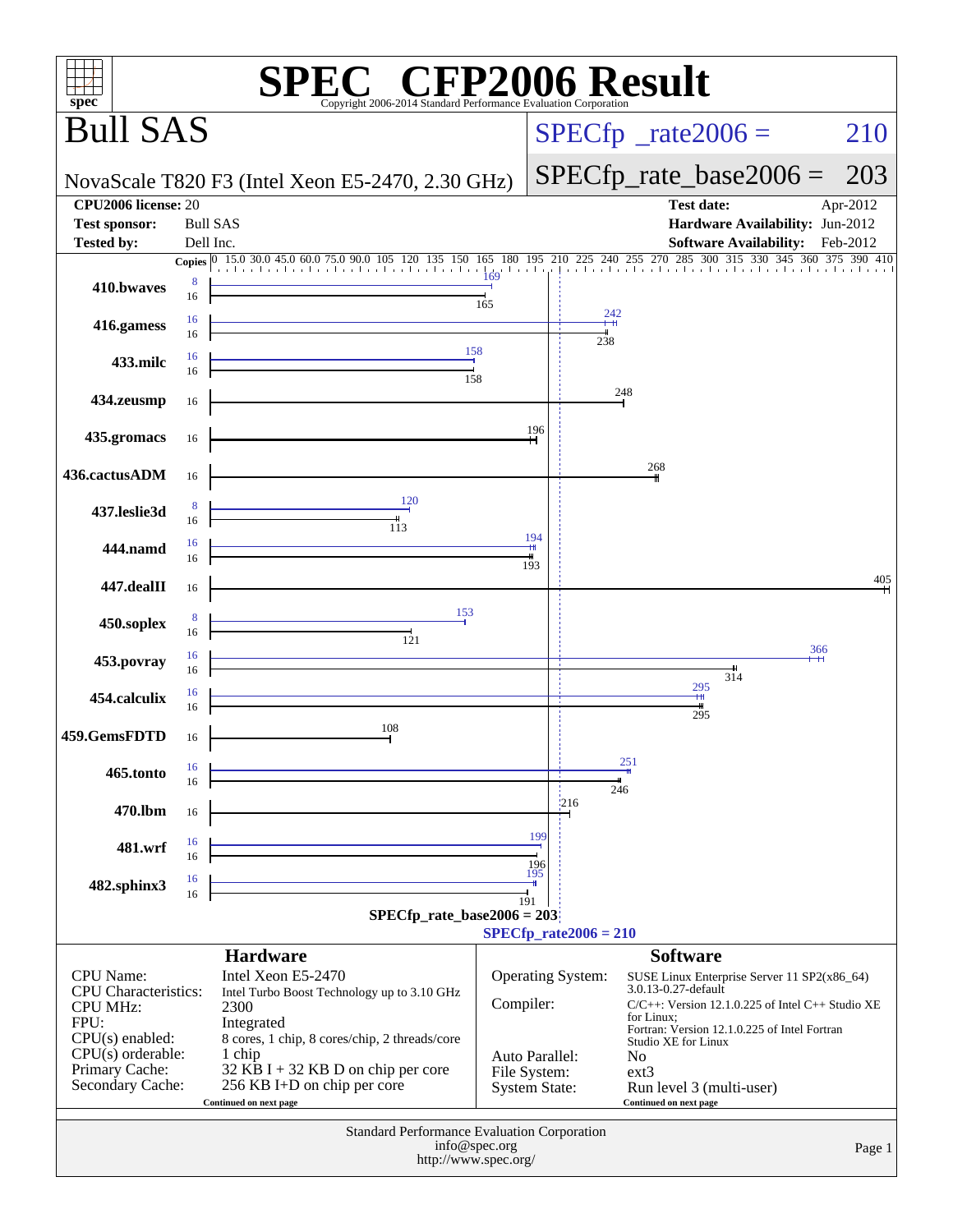

## Bull SAS

## $SPECTp_rate2006 = 210$

NovaScale T820 F3 (Intel Xeon E5-2470, 2.30 GHz)

## [SPECfp\\_rate\\_base2006 =](http://www.spec.org/auto/cpu2006/Docs/result-fields.html#SPECfpratebase2006) 203

#### **[CPU2006 license:](http://www.spec.org/auto/cpu2006/Docs/result-fields.html#CPU2006license)** 20 **[Test date:](http://www.spec.org/auto/cpu2006/Docs/result-fields.html#Testdate)** Apr-2012 **[Test sponsor:](http://www.spec.org/auto/cpu2006/Docs/result-fields.html#Testsponsor)** Bull SAS **[Hardware Availability:](http://www.spec.org/auto/cpu2006/Docs/result-fields.html#HardwareAvailability)** Jun-2012 **[Tested by:](http://www.spec.org/auto/cpu2006/Docs/result-fields.html#Testedby)** Dell Inc. **[Software Availability:](http://www.spec.org/auto/cpu2006/Docs/result-fields.html#SoftwareAvailability)** Feb-2012 [L3 Cache:](http://www.spec.org/auto/cpu2006/Docs/result-fields.html#L3Cache) 20 MB I+D on chip per chip<br>Other Cache: None [Other Cache:](http://www.spec.org/auto/cpu2006/Docs/result-fields.html#OtherCache) [Memory:](http://www.spec.org/auto/cpu2006/Docs/result-fields.html#Memory) 48 GB (6 x 8 GB 2Rx4 PC3-12800R-11, ECC) [Disk Subsystem:](http://www.spec.org/auto/cpu2006/Docs/result-fields.html#DiskSubsystem) 1 x 300 GB 15000 RPM SAS [Other Hardware:](http://www.spec.org/auto/cpu2006/Docs/result-fields.html#OtherHardware) None [Base Pointers:](http://www.spec.org/auto/cpu2006/Docs/result-fields.html#BasePointers) 32/64-bit<br>Peak Pointers: 32/64-bit [Peak Pointers:](http://www.spec.org/auto/cpu2006/Docs/result-fields.html#PeakPointers) [Other Software:](http://www.spec.org/auto/cpu2006/Docs/result-fields.html#OtherSoftware) None

| <b>Results Table</b> |                                                                                                          |                |       |                |                  |                |                 |               |                |              |                |              |                |              |
|----------------------|----------------------------------------------------------------------------------------------------------|----------------|-------|----------------|------------------|----------------|-----------------|---------------|----------------|--------------|----------------|--------------|----------------|--------------|
|                      |                                                                                                          |                |       | <b>Base</b>    |                  |                |                 |               |                |              | <b>Peak</b>    |              |                |              |
| <b>Benchmark</b>     | <b>Copies</b>                                                                                            | <b>Seconds</b> | Ratio | <b>Seconds</b> | Ratio            | <b>Seconds</b> | Ratio           | <b>Copies</b> | <b>Seconds</b> | <b>Ratio</b> | <b>Seconds</b> | <b>Ratio</b> | <b>Seconds</b> | <b>Ratio</b> |
| 410.bwayes           | 16                                                                                                       | 1318           | 165   | 1319           | 165 <sup>I</sup> | 1319           | <b>165</b>      | 8             | 643            | 169          | 643            | 169          | 643            | 169          |
| 416.gamess           | 16                                                                                                       | 1312           | 239   | 1319           | 237              | 1318           | 238             | 16            | 1295           | 242          | 1321           | 237          | 1283           | 244          |
| $433$ .milc          | 16                                                                                                       | 928            | 158   | 930            | 158              | 929            | <b>158</b>      | 16            | 928            | 158          | 928            | 158          | 928            | 158          |
| 434.zeusmp           | 16                                                                                                       | 587            | 248   | 586            | 248              | 586            | 248             | 16            | 587            | 248          | 586            | 248          | 586            | 248          |
| $435$ . gromacs      | 16                                                                                                       | 582            | 196   | 594            | 192              | 584            | <b>196</b>      | 16            | 582            | 196          | 594            | 192          | 584            | 196          |
| 436.cactusADM        | 16                                                                                                       | 711            | 269   | 716            | 267              | 713            | <b>268</b>      | 16            | 711            | 269          | 716            | 267          | 713            | 268          |
| 437.leslie3d         | 16                                                                                                       | 1347           | 112   | 1329           | 113              | 1331           | <u>113</u>      | 8             | 628            | 120          | 629            | 120          | 628            | 120          |
| 444.namd             | 16                                                                                                       | 662            | 194   | 670            | 192              | 666            | <u>193</u>      | 16            | 661            | 194          | 668            | 192          | 659            | 195          |
| $447$ .dealII        | 16                                                                                                       | 452            | 405   | 449            | 408              | 452            | 405             | 16            | 452            | 405          | 449            | 408          | 452            | 405          |
| $450$ .soplex        | 16                                                                                                       | 1105           | 121   | 1105           | 121              | 1106           | 121             | 8             | 436            | 153          | 436            | 153          | 437            | 153          |
| 453.povray           | 16                                                                                                       | 271            | 314   | 271            | 314              | 269            | 316             | 16            | 236            | 360          | 233            | 366          | 231            | 369          |
| 454.calculix         | 16                                                                                                       | 447            | 295   | 446            | 296              | 449            | 294             | 16            | 445            | 296          | 451            | 292          | 448            | 295          |
| 459.GemsFDTD         | 16                                                                                                       | 1573           | 108   | 1573           | 108              | 1571           | 10 <sub>8</sub> | 16            | 1573           | 108          | 1573           | 108          | 1571           | 108          |
| $465$ .tonto         | 16                                                                                                       | 643            | 245   | 639            | 247              | 640            | <b>246</b>      | 16            | 626            | 251          | 628            | 251          | 623            | 253          |
| 470.1bm              | 16                                                                                                       | 1018           | 216   | 1017           | 21 <sub>6</sub>  | 1019           | 216             | 16            | 1018           | 216          | 1017           | 216          | 1019           | 216          |
| 481.wrf              | 16                                                                                                       | 911            | 196   | 911            | 196              | 911            | 196             | 16            | 901            | 198          | 900            | 199          | 900            | <u>199</u>   |
| 482.sphinx3          | 16                                                                                                       | 1637           | 191   | 1637           | 191              | 1639           | 190             | 16            | 1607           | 194          | 1593           | 196          | 1599           | <u>195</u>   |
|                      | Results appear in the order in which they were run. Bold underlined text indicates a median measurement. |                |       |                |                  |                |                 |               |                |              |                |              |                |              |

#### **[Submit Notes](http://www.spec.org/auto/cpu2006/Docs/result-fields.html#SubmitNotes)**

 The numactl mechanism was used to bind copies to processors. The config file option 'submit' was used to generate numactl commands to bind each copy to a specific processor. For details, please see the config file.

### **[Operating System Notes](http://www.spec.org/auto/cpu2006/Docs/result-fields.html#OperatingSystemNotes)**

Stack size set to unlimited using "ulimit -s unlimited"

#### **[Platform Notes](http://www.spec.org/auto/cpu2006/Docs/result-fields.html#PlatformNotes)**

 CPU Power Management set to Maximum Performance Memory Frequency set to Maximum Performance Turbo Boost set to Enabled

Continued on next page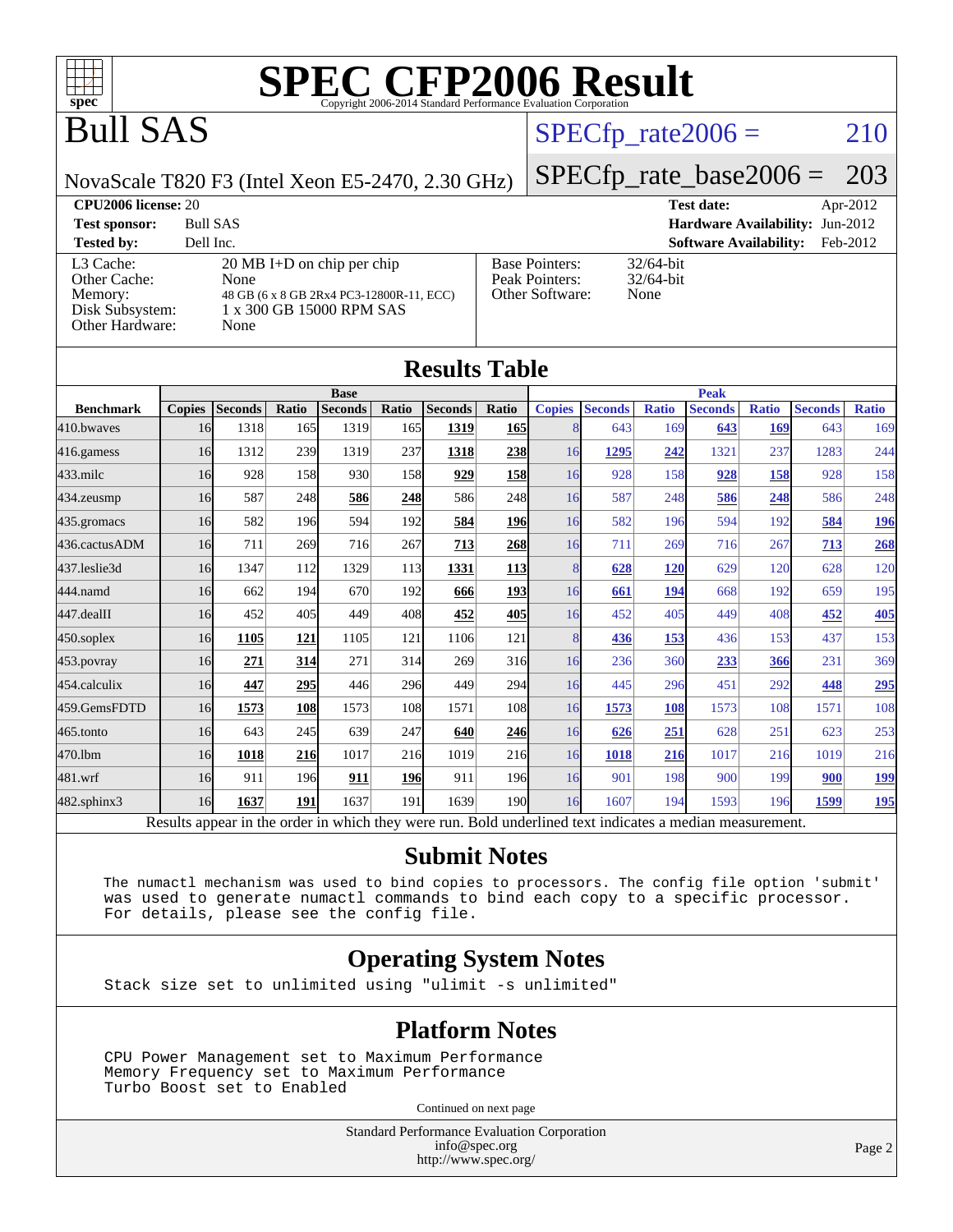

## Bull SAS

 $SPECTp\_rate2006 = 210$ 

NovaScale T820 F3 (Intel Xeon E5-2470, 2.30 GHz)

[SPECfp\\_rate\\_base2006 =](http://www.spec.org/auto/cpu2006/Docs/result-fields.html#SPECfpratebase2006) 203 **[CPU2006 license:](http://www.spec.org/auto/cpu2006/Docs/result-fields.html#CPU2006license)** 20 **[Test date:](http://www.spec.org/auto/cpu2006/Docs/result-fields.html#Testdate)** Apr-2012

**[Test sponsor:](http://www.spec.org/auto/cpu2006/Docs/result-fields.html#Testsponsor)** Bull SAS **[Hardware Availability:](http://www.spec.org/auto/cpu2006/Docs/result-fields.html#HardwareAvailability)** Jun-2012 **[Tested by:](http://www.spec.org/auto/cpu2006/Docs/result-fields.html#Testedby)** Dell Inc. **[Software Availability:](http://www.spec.org/auto/cpu2006/Docs/result-fields.html#SoftwareAvailability)** Feb-2012

#### **[Platform Notes \(Continued\)](http://www.spec.org/auto/cpu2006/Docs/result-fields.html#PlatformNotes)**

 C States/C1E set to Enabled Sysinfo program /root/CPU2006-1.2/config/sysinfo.rev6800 \$Rev: 6800 \$ \$Date:: 2011-10-11 #\$ 6f2ebdff5032aaa42e583f96b07f99d3 running on T320 Fri Apr 20 11:27:38 2012 This section contains SUT (System Under Test) info as seen by some common utilities. To remove or add to this section, see: <http://www.spec.org/cpu2006/Docs/config.html#sysinfo> From /proc/cpuinfo model name : Intel(R) Xeon(R) CPU E5-2470 0 @ 2.30GHz 1 "physical id"s (chips) 16 "processors" cores, siblings (Caution: counting these is hw and system dependent. The following excerpts from /proc/cpuinfo might not be reliable. Use with caution.) cpu cores : 8 siblings : 16 physical 0: cores 0 1 2 3 4 5 6 7 cache size : 20480 KB From /proc/meminfo MemTotal: 49381732 kB HugePages\_Total: 0<br>Hugepagesize: 2048 kB Hugepagesize: /usr/bin/lsb\_release -d SUSE Linux Enterprise Server 11 (x86\_64) From /etc/\*release\* /etc/\*version\* SuSE-release: SUSE Linux Enterprise Server 11 (x86\_64) VERSION = 11 PATCHLEVEL = 2 uname -a: Linux T320 3.0.13-0.27-default #1 SMP Wed Feb 15 13:33:49 UTC 2012 (d73692b) x86\_64 x86\_64 x86\_64 GNU/Linux run-level 3 Apr 19 22:11 last=S SPEC is set to: /root/CPU2006-1.2 Filesystem Type Size Used Avail Use% Mounted on<br>
/dev/sda2 ext3 226G 25G 190G 12% / 25G 190G 12% / Additional information from dmidecode: (End of data from sysinfo program)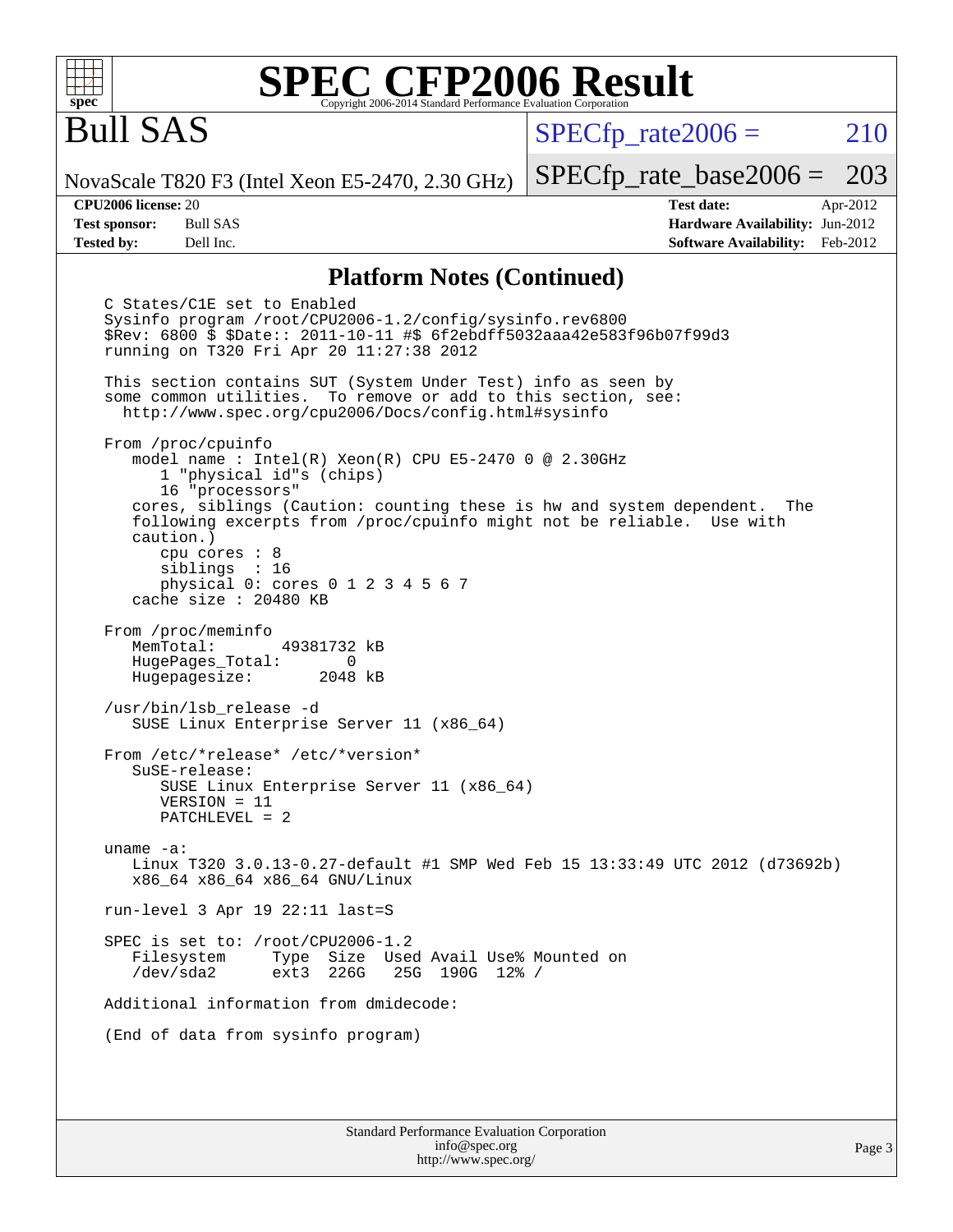| $spec^*$                                                                                                                                                                                                                                                                                                                                                                                                                                                                                                                                                                                 | Copyright 2006-2014 Standard Performance Evaluation Corporation | <b>SPEC CFP2006 Result</b>                                                            |                      |  |
|------------------------------------------------------------------------------------------------------------------------------------------------------------------------------------------------------------------------------------------------------------------------------------------------------------------------------------------------------------------------------------------------------------------------------------------------------------------------------------------------------------------------------------------------------------------------------------------|-----------------------------------------------------------------|---------------------------------------------------------------------------------------|----------------------|--|
| <b>Bull SAS</b>                                                                                                                                                                                                                                                                                                                                                                                                                                                                                                                                                                          |                                                                 | $SPECfp\_rate2006 =$                                                                  | 210                  |  |
| NovaScale T820 F3 (Intel Xeon E5-2470, 2.30 GHz)                                                                                                                                                                                                                                                                                                                                                                                                                                                                                                                                         |                                                                 | $SPECfp\_rate\_base2006 =$                                                            | 203                  |  |
| CPU2006 license: 20<br><b>Test sponsor:</b><br><b>Bull SAS</b><br>Dell Inc.<br><b>Tested by:</b>                                                                                                                                                                                                                                                                                                                                                                                                                                                                                         |                                                                 | <b>Test date:</b><br>Hardware Availability: Jun-2012<br><b>Software Availability:</b> | Apr-2012<br>Feb-2012 |  |
|                                                                                                                                                                                                                                                                                                                                                                                                                                                                                                                                                                                          | <b>General Notes</b>                                            |                                                                                       |                      |  |
| Environment variables set by runspec before the start of the run:<br>LD_LIBRARY_PATH = "/root/CPU2006-1.2/libs/32:/root/CPU2006-1.2/libs/64"                                                                                                                                                                                                                                                                                                                                                                                                                                             |                                                                 |                                                                                       |                      |  |
| Binaries compiled on a system with 1x Core i7-860 CPU + 8GB<br>memory using RHEL5.5<br>Transparent Huge Pages enabled with:<br>echo always > /sys/kernel/mm/transparent_hugepage/enabled<br>Filesystem page cache cleared with:<br>echo 1><br>/proc/sys/vm/drop_caches<br>runspec command invoked through numactl i.e.:<br>numactl --interleave=all runspec <etc><br/>The Dell PowerEdge T320 and<br/>the Bull NovaScale T820 F3 models are electronically equivalent.<br/>The results have been measured on a Dell PowerEdge T320 model</etc>                                           |                                                                 |                                                                                       |                      |  |
| C benchmarks:<br>icc<br>$-m64$<br>$C_{++}$ benchmarks:<br>icpc -m64<br>Fortran benchmarks:<br>ifort -m64<br>Benchmarks using both Fortran and C:<br>$-m64$ ifort $-m64$<br>icc                                                                                                                                                                                                                                                                                                                                                                                                           |                                                                 | <b>Base Compiler Invocation</b>                                                       |                      |  |
|                                                                                                                                                                                                                                                                                                                                                                                                                                                                                                                                                                                          | <b>Base Portability Flags</b>                                   |                                                                                       |                      |  |
| 410.bwaves: - DSPEC_CPU_LP64<br>416.gamess: -DSPEC_CPU_LP64<br>433.milc: -DSPEC_CPU_LP64<br>434.zeusmp: -DSPEC_CPU_LP64<br>435.gromacs: -DSPEC_CPU_LP64 -nofor_main<br>436.cactusADM: -DSPEC_CPU_LP64 -nofor_main<br>437.leslie3d: -DSPEC_CPU_LP64<br>444.namd: - DSPEC CPU LP64<br>447.dealII: -DSPEC_CPU_LP64<br>450.soplex: -DSPEC_CPU_LP64<br>453.povray: -DSPEC_CPU_LP64<br>454.calculix: -DSPEC_CPU_LP64 -nofor_main<br>459.GemsFDTD: - DSPEC_CPU_LP64<br>465.tonto: -DSPEC_CPU_LP64<br>470.1bm: -DSPEC_CPU_LP64<br>481.wrf: -DSPEC_CPU_LP64 -DSPEC_CPU_CASE_FLAG -DSPEC_CPU_LINUX | Continued on next page                                          |                                                                                       |                      |  |
| <b>Standard Performance Evaluation Corporation</b><br>info@spec.org<br>Page 4                                                                                                                                                                                                                                                                                                                                                                                                                                                                                                            |                                                                 |                                                                                       |                      |  |
|                                                                                                                                                                                                                                                                                                                                                                                                                                                                                                                                                                                          | http://www.spec.org/                                            |                                                                                       |                      |  |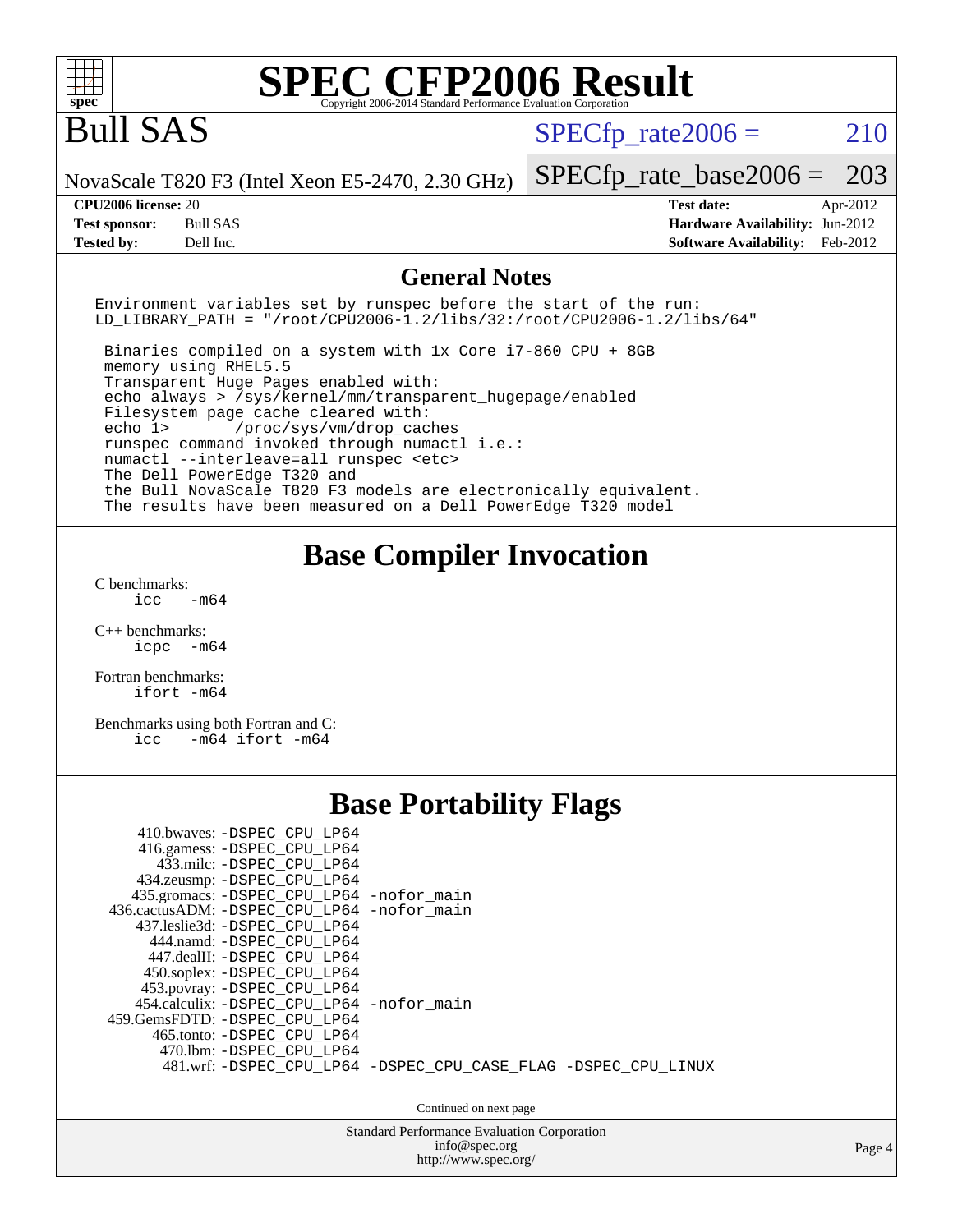

Bull SAS

 $SPECTp\_rate2006 = 210$ 

NovaScale T820 F3 (Intel Xeon E5-2470, 2.30 GHz) [SPECfp\\_rate\\_base2006 =](http://www.spec.org/auto/cpu2006/Docs/result-fields.html#SPECfpratebase2006) 203

**[CPU2006 license:](http://www.spec.org/auto/cpu2006/Docs/result-fields.html#CPU2006license)** 20 **[Test date:](http://www.spec.org/auto/cpu2006/Docs/result-fields.html#Testdate)** Apr-2012 **[Test sponsor:](http://www.spec.org/auto/cpu2006/Docs/result-fields.html#Testsponsor)** Bull SAS **[Hardware Availability:](http://www.spec.org/auto/cpu2006/Docs/result-fields.html#HardwareAvailability)** Jun-2012 **[Tested by:](http://www.spec.org/auto/cpu2006/Docs/result-fields.html#Testedby)** Dell Inc. **[Software Availability:](http://www.spec.org/auto/cpu2006/Docs/result-fields.html#SoftwareAvailability)** Feb-2012

## **[Base Portability Flags \(Continued\)](http://www.spec.org/auto/cpu2006/Docs/result-fields.html#BasePortabilityFlags)**

482.sphinx3: [-DSPEC\\_CPU\\_LP64](http://www.spec.org/cpu2006/results/res2012q3/cpu2006-20120703-23406.flags.html#suite_basePORTABILITY482_sphinx3_DSPEC_CPU_LP64)

## **[Base Optimization Flags](http://www.spec.org/auto/cpu2006/Docs/result-fields.html#BaseOptimizationFlags)**

[C benchmarks](http://www.spec.org/auto/cpu2006/Docs/result-fields.html#Cbenchmarks):

[-xAVX](http://www.spec.org/cpu2006/results/res2012q3/cpu2006-20120703-23406.flags.html#user_CCbase_f-xAVX) [-ipo](http://www.spec.org/cpu2006/results/res2012q3/cpu2006-20120703-23406.flags.html#user_CCbase_f-ipo) [-O3](http://www.spec.org/cpu2006/results/res2012q3/cpu2006-20120703-23406.flags.html#user_CCbase_f-O3) [-no-prec-div](http://www.spec.org/cpu2006/results/res2012q3/cpu2006-20120703-23406.flags.html#user_CCbase_f-no-prec-div) [-static](http://www.spec.org/cpu2006/results/res2012q3/cpu2006-20120703-23406.flags.html#user_CCbase_f-static) [-opt-prefetch](http://www.spec.org/cpu2006/results/res2012q3/cpu2006-20120703-23406.flags.html#user_CCbase_f-opt-prefetch) [-auto-p32](http://www.spec.org/cpu2006/results/res2012q3/cpu2006-20120703-23406.flags.html#user_CCbase_f-auto-p32) [-ansi-alias](http://www.spec.org/cpu2006/results/res2012q3/cpu2006-20120703-23406.flags.html#user_CCbase_f-ansi-alias) [-opt-mem-layout-trans=3](http://www.spec.org/cpu2006/results/res2012q3/cpu2006-20120703-23406.flags.html#user_CCbase_f-opt-mem-layout-trans_a7b82ad4bd7abf52556d4961a2ae94d5)

[C++ benchmarks:](http://www.spec.org/auto/cpu2006/Docs/result-fields.html#CXXbenchmarks)

[-xAVX](http://www.spec.org/cpu2006/results/res2012q3/cpu2006-20120703-23406.flags.html#user_CXXbase_f-xAVX) [-ipo](http://www.spec.org/cpu2006/results/res2012q3/cpu2006-20120703-23406.flags.html#user_CXXbase_f-ipo) [-O3](http://www.spec.org/cpu2006/results/res2012q3/cpu2006-20120703-23406.flags.html#user_CXXbase_f-O3) [-no-prec-div](http://www.spec.org/cpu2006/results/res2012q3/cpu2006-20120703-23406.flags.html#user_CXXbase_f-no-prec-div) [-static](http://www.spec.org/cpu2006/results/res2012q3/cpu2006-20120703-23406.flags.html#user_CXXbase_f-static) [-opt-prefetch](http://www.spec.org/cpu2006/results/res2012q3/cpu2006-20120703-23406.flags.html#user_CXXbase_f-opt-prefetch) [-auto-p32](http://www.spec.org/cpu2006/results/res2012q3/cpu2006-20120703-23406.flags.html#user_CXXbase_f-auto-p32) [-ansi-alias](http://www.spec.org/cpu2006/results/res2012q3/cpu2006-20120703-23406.flags.html#user_CXXbase_f-ansi-alias) [-opt-mem-layout-trans=3](http://www.spec.org/cpu2006/results/res2012q3/cpu2006-20120703-23406.flags.html#user_CXXbase_f-opt-mem-layout-trans_a7b82ad4bd7abf52556d4961a2ae94d5)

[Fortran benchmarks](http://www.spec.org/auto/cpu2006/Docs/result-fields.html#Fortranbenchmarks):

[-xAVX](http://www.spec.org/cpu2006/results/res2012q3/cpu2006-20120703-23406.flags.html#user_FCbase_f-xAVX) [-ipo](http://www.spec.org/cpu2006/results/res2012q3/cpu2006-20120703-23406.flags.html#user_FCbase_f-ipo) [-O3](http://www.spec.org/cpu2006/results/res2012q3/cpu2006-20120703-23406.flags.html#user_FCbase_f-O3) [-no-prec-div](http://www.spec.org/cpu2006/results/res2012q3/cpu2006-20120703-23406.flags.html#user_FCbase_f-no-prec-div) [-static](http://www.spec.org/cpu2006/results/res2012q3/cpu2006-20120703-23406.flags.html#user_FCbase_f-static) [-opt-prefetch](http://www.spec.org/cpu2006/results/res2012q3/cpu2006-20120703-23406.flags.html#user_FCbase_f-opt-prefetch)

[Benchmarks using both Fortran and C](http://www.spec.org/auto/cpu2006/Docs/result-fields.html#BenchmarksusingbothFortranandC):

[-xAVX](http://www.spec.org/cpu2006/results/res2012q3/cpu2006-20120703-23406.flags.html#user_CC_FCbase_f-xAVX) [-ipo](http://www.spec.org/cpu2006/results/res2012q3/cpu2006-20120703-23406.flags.html#user_CC_FCbase_f-ipo) [-O3](http://www.spec.org/cpu2006/results/res2012q3/cpu2006-20120703-23406.flags.html#user_CC_FCbase_f-O3) [-no-prec-div](http://www.spec.org/cpu2006/results/res2012q3/cpu2006-20120703-23406.flags.html#user_CC_FCbase_f-no-prec-div) [-static](http://www.spec.org/cpu2006/results/res2012q3/cpu2006-20120703-23406.flags.html#user_CC_FCbase_f-static) [-opt-prefetch](http://www.spec.org/cpu2006/results/res2012q3/cpu2006-20120703-23406.flags.html#user_CC_FCbase_f-opt-prefetch) [-auto-p32](http://www.spec.org/cpu2006/results/res2012q3/cpu2006-20120703-23406.flags.html#user_CC_FCbase_f-auto-p32) [-ansi-alias](http://www.spec.org/cpu2006/results/res2012q3/cpu2006-20120703-23406.flags.html#user_CC_FCbase_f-ansi-alias) [-opt-mem-layout-trans=3](http://www.spec.org/cpu2006/results/res2012q3/cpu2006-20120703-23406.flags.html#user_CC_FCbase_f-opt-mem-layout-trans_a7b82ad4bd7abf52556d4961a2ae94d5)

## **[Peak Compiler Invocation](http://www.spec.org/auto/cpu2006/Docs/result-fields.html#PeakCompilerInvocation)**

[C benchmarks \(except as noted below\)](http://www.spec.org/auto/cpu2006/Docs/result-fields.html#Cbenchmarksexceptasnotedbelow):  $\text{icc}$   $-\text{m64}$ 

482.sphinx3: [icc -m32](http://www.spec.org/cpu2006/results/res2012q3/cpu2006-20120703-23406.flags.html#user_peakCCLD482_sphinx3_intel_icc_a6a621f8d50482236b970c6ac5f55f93)

[C++ benchmarks \(except as noted below\):](http://www.spec.org/auto/cpu2006/Docs/result-fields.html#CXXbenchmarksexceptasnotedbelow) [icpc -m64](http://www.spec.org/cpu2006/results/res2012q3/cpu2006-20120703-23406.flags.html#user_CXXpeak_intel_icpc_64bit_bedb90c1146cab66620883ef4f41a67e)

450.soplex: [icpc -m32](http://www.spec.org/cpu2006/results/res2012q3/cpu2006-20120703-23406.flags.html#user_peakCXXLD450_soplex_intel_icpc_4e5a5ef1a53fd332b3c49e69c3330699)

[Fortran benchmarks](http://www.spec.org/auto/cpu2006/Docs/result-fields.html#Fortranbenchmarks): [ifort -m64](http://www.spec.org/cpu2006/results/res2012q3/cpu2006-20120703-23406.flags.html#user_FCpeak_intel_ifort_64bit_ee9d0fb25645d0210d97eb0527dcc06e)

[Benchmarks using both Fortran and C](http://www.spec.org/auto/cpu2006/Docs/result-fields.html#BenchmarksusingbothFortranandC): [icc -m64](http://www.spec.org/cpu2006/results/res2012q3/cpu2006-20120703-23406.flags.html#user_CC_FCpeak_intel_icc_64bit_0b7121f5ab7cfabee23d88897260401c) [ifort -m64](http://www.spec.org/cpu2006/results/res2012q3/cpu2006-20120703-23406.flags.html#user_CC_FCpeak_intel_ifort_64bit_ee9d0fb25645d0210d97eb0527dcc06e)

## **[Peak Portability Flags](http://www.spec.org/auto/cpu2006/Docs/result-fields.html#PeakPortabilityFlags)**

 410.bwaves: [-DSPEC\\_CPU\\_LP64](http://www.spec.org/cpu2006/results/res2012q3/cpu2006-20120703-23406.flags.html#suite_peakPORTABILITY410_bwaves_DSPEC_CPU_LP64) 416.gamess: [-DSPEC\\_CPU\\_LP64](http://www.spec.org/cpu2006/results/res2012q3/cpu2006-20120703-23406.flags.html#suite_peakPORTABILITY416_gamess_DSPEC_CPU_LP64) 433.milc: [-DSPEC\\_CPU\\_LP64](http://www.spec.org/cpu2006/results/res2012q3/cpu2006-20120703-23406.flags.html#suite_peakPORTABILITY433_milc_DSPEC_CPU_LP64) 434.zeusmp: [-DSPEC\\_CPU\\_LP64](http://www.spec.org/cpu2006/results/res2012q3/cpu2006-20120703-23406.flags.html#suite_peakPORTABILITY434_zeusmp_DSPEC_CPU_LP64)

Continued on next page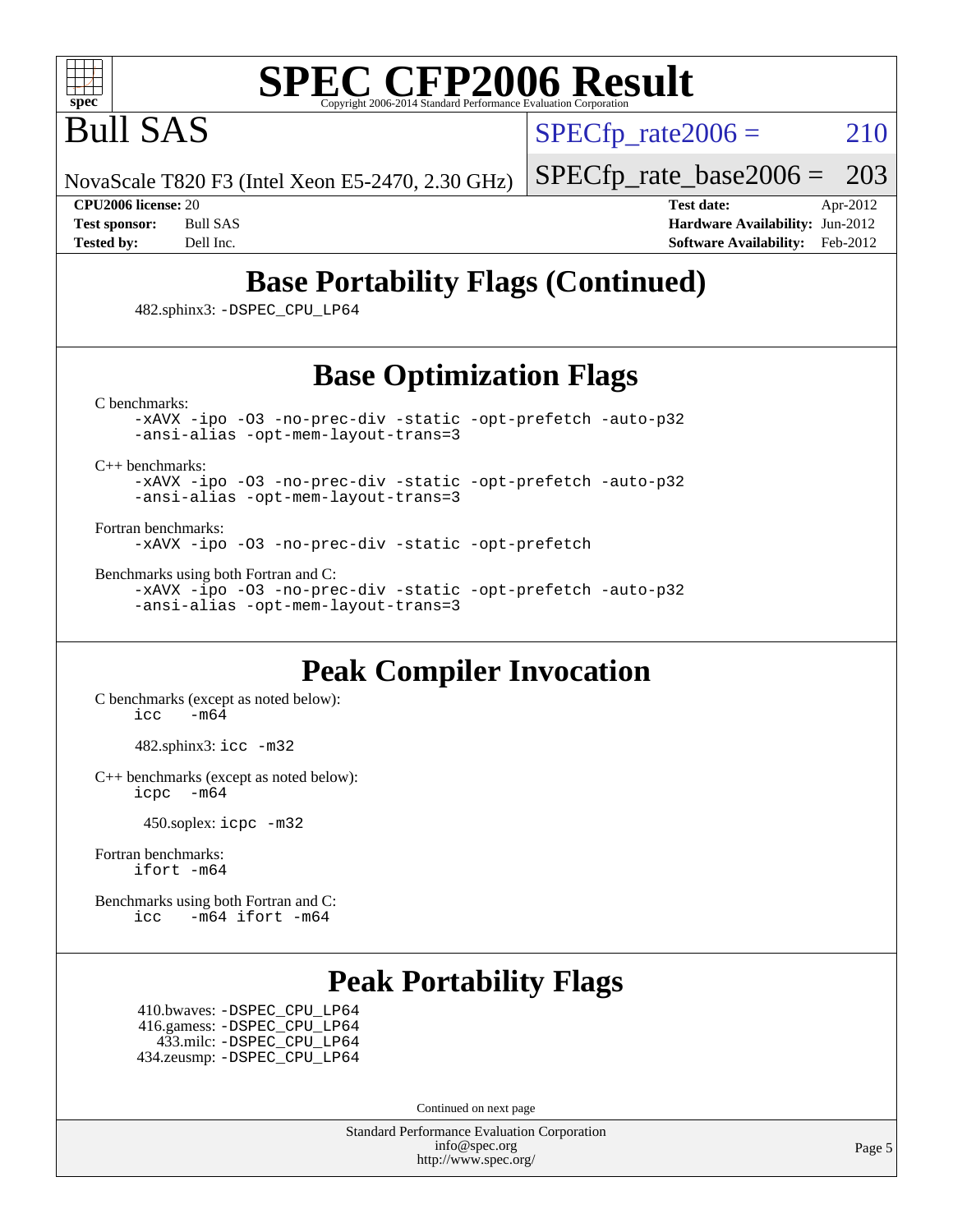

Bull SAS

 $SPECTp\_rate2006 = 210$ 

NovaScale T820 F3 (Intel Xeon E5-2470, 2.30 GHz)

[SPECfp\\_rate\\_base2006 =](http://www.spec.org/auto/cpu2006/Docs/result-fields.html#SPECfpratebase2006) 203

| Test sponsor: | Bull SAS  |
|---------------|-----------|
| Tested by:    | Dell Inc. |

**[CPU2006 license:](http://www.spec.org/auto/cpu2006/Docs/result-fields.html#CPU2006license)** 20 **[Test date:](http://www.spec.org/auto/cpu2006/Docs/result-fields.html#Testdate)** Apr-2012 **[Hardware Availability:](http://www.spec.org/auto/cpu2006/Docs/result-fields.html#HardwareAvailability)** Jun-2012 **[Software Availability:](http://www.spec.org/auto/cpu2006/Docs/result-fields.html#SoftwareAvailability)** Feb-2012

## **[Peak Portability Flags \(Continued\)](http://www.spec.org/auto/cpu2006/Docs/result-fields.html#PeakPortabilityFlags)**

| 435.gromacs: -DSPEC_CPU_LP64 -nofor_main     |                                                                |
|----------------------------------------------|----------------------------------------------------------------|
| 436.cactusADM: - DSPEC CPU LP64 - nofor main |                                                                |
| 437.leslie3d: -DSPEC CPU LP64                |                                                                |
| 444.namd: - DSPEC CPU LP64                   |                                                                |
| 447.dealII: -DSPEC CPU LP64                  |                                                                |
| 453.povray: -DSPEC_CPU_LP64                  |                                                                |
| 454.calculix: - DSPEC_CPU_LP64 -nofor_main   |                                                                |
| 459. GemsFDTD: - DSPEC CPU LP64              |                                                                |
| 465.tonto: -DSPEC CPU LP64                   |                                                                |
| 470.1bm: - DSPEC CPU LP64                    |                                                                |
|                                              | 481.wrf: -DSPEC CPU_LP64 -DSPEC_CPU_CASE_FLAG -DSPEC_CPU_LINUX |

## **[Peak Optimization Flags](http://www.spec.org/auto/cpu2006/Docs/result-fields.html#PeakOptimizationFlags)**

[C benchmarks](http://www.spec.org/auto/cpu2006/Docs/result-fields.html#Cbenchmarks):

 433.milc: [-xAVX](http://www.spec.org/cpu2006/results/res2012q3/cpu2006-20120703-23406.flags.html#user_peakPASS2_CFLAGSPASS2_LDFLAGS433_milc_f-xAVX)(pass 2) [-prof-gen](http://www.spec.org/cpu2006/results/res2012q3/cpu2006-20120703-23406.flags.html#user_peakPASS1_CFLAGSPASS1_LDFLAGS433_milc_prof_gen_e43856698f6ca7b7e442dfd80e94a8fc)(pass 1) [-ipo](http://www.spec.org/cpu2006/results/res2012q3/cpu2006-20120703-23406.flags.html#user_peakPASS2_CFLAGSPASS2_LDFLAGS433_milc_f-ipo)(pass 2) [-O3](http://www.spec.org/cpu2006/results/res2012q3/cpu2006-20120703-23406.flags.html#user_peakPASS2_CFLAGSPASS2_LDFLAGS433_milc_f-O3)(pass 2) [-no-prec-div](http://www.spec.org/cpu2006/results/res2012q3/cpu2006-20120703-23406.flags.html#user_peakPASS2_CFLAGSPASS2_LDFLAGS433_milc_f-no-prec-div)(pass 2) [-prof-use](http://www.spec.org/cpu2006/results/res2012q3/cpu2006-20120703-23406.flags.html#user_peakPASS2_CFLAGSPASS2_LDFLAGS433_milc_prof_use_bccf7792157ff70d64e32fe3e1250b55)(pass 2) [-static](http://www.spec.org/cpu2006/results/res2012q3/cpu2006-20120703-23406.flags.html#user_peakOPTIMIZE433_milc_f-static) [-auto-ilp32](http://www.spec.org/cpu2006/results/res2012q3/cpu2006-20120703-23406.flags.html#user_peakCOPTIMIZE433_milc_f-auto-ilp32) [-opt-mem-layout-trans=3](http://www.spec.org/cpu2006/results/res2012q3/cpu2006-20120703-23406.flags.html#user_peakCOPTIMIZE433_milc_f-opt-mem-layout-trans_a7b82ad4bd7abf52556d4961a2ae94d5)

 $470.$ lbm: basepeak = yes

482.sphinx3: [-xAVX](http://www.spec.org/cpu2006/results/res2012q3/cpu2006-20120703-23406.flags.html#user_peakOPTIMIZE482_sphinx3_f-xAVX) [-ipo](http://www.spec.org/cpu2006/results/res2012q3/cpu2006-20120703-23406.flags.html#user_peakOPTIMIZE482_sphinx3_f-ipo) [-O3](http://www.spec.org/cpu2006/results/res2012q3/cpu2006-20120703-23406.flags.html#user_peakOPTIMIZE482_sphinx3_f-O3) [-no-prec-div](http://www.spec.org/cpu2006/results/res2012q3/cpu2006-20120703-23406.flags.html#user_peakOPTIMIZE482_sphinx3_f-no-prec-div) [-unroll2](http://www.spec.org/cpu2006/results/res2012q3/cpu2006-20120703-23406.flags.html#user_peakCOPTIMIZE482_sphinx3_f-unroll_784dae83bebfb236979b41d2422d7ec2)

[C++ benchmarks:](http://www.spec.org/auto/cpu2006/Docs/result-fields.html#CXXbenchmarks)

 444.namd: [-xAVX](http://www.spec.org/cpu2006/results/res2012q3/cpu2006-20120703-23406.flags.html#user_peakPASS2_CXXFLAGSPASS2_LDFLAGS444_namd_f-xAVX)(pass 2) [-prof-gen](http://www.spec.org/cpu2006/results/res2012q3/cpu2006-20120703-23406.flags.html#user_peakPASS1_CXXFLAGSPASS1_LDFLAGS444_namd_prof_gen_e43856698f6ca7b7e442dfd80e94a8fc)(pass 1) [-ipo](http://www.spec.org/cpu2006/results/res2012q3/cpu2006-20120703-23406.flags.html#user_peakPASS2_CXXFLAGSPASS2_LDFLAGS444_namd_f-ipo)(pass 2) [-O3](http://www.spec.org/cpu2006/results/res2012q3/cpu2006-20120703-23406.flags.html#user_peakPASS2_CXXFLAGSPASS2_LDFLAGS444_namd_f-O3)(pass 2) [-no-prec-div](http://www.spec.org/cpu2006/results/res2012q3/cpu2006-20120703-23406.flags.html#user_peakPASS2_CXXFLAGSPASS2_LDFLAGS444_namd_f-no-prec-div)(pass 2) [-prof-use](http://www.spec.org/cpu2006/results/res2012q3/cpu2006-20120703-23406.flags.html#user_peakPASS2_CXXFLAGSPASS2_LDFLAGS444_namd_prof_use_bccf7792157ff70d64e32fe3e1250b55)(pass 2) [-fno-alias](http://www.spec.org/cpu2006/results/res2012q3/cpu2006-20120703-23406.flags.html#user_peakCXXOPTIMIZE444_namd_f-no-alias_694e77f6c5a51e658e82ccff53a9e63a) [-auto-ilp32](http://www.spec.org/cpu2006/results/res2012q3/cpu2006-20120703-23406.flags.html#user_peakCXXOPTIMIZE444_namd_f-auto-ilp32)

447.dealII: basepeak = yes

 450.soplex: [-xAVX](http://www.spec.org/cpu2006/results/res2012q3/cpu2006-20120703-23406.flags.html#user_peakPASS2_CXXFLAGSPASS2_LDFLAGS450_soplex_f-xAVX)(pass 2) [-prof-gen](http://www.spec.org/cpu2006/results/res2012q3/cpu2006-20120703-23406.flags.html#user_peakPASS1_CXXFLAGSPASS1_LDFLAGS450_soplex_prof_gen_e43856698f6ca7b7e442dfd80e94a8fc)(pass 1) [-ipo](http://www.spec.org/cpu2006/results/res2012q3/cpu2006-20120703-23406.flags.html#user_peakPASS2_CXXFLAGSPASS2_LDFLAGS450_soplex_f-ipo)(pass 2) [-O3](http://www.spec.org/cpu2006/results/res2012q3/cpu2006-20120703-23406.flags.html#user_peakPASS2_CXXFLAGSPASS2_LDFLAGS450_soplex_f-O3)(pass 2) [-no-prec-div](http://www.spec.org/cpu2006/results/res2012q3/cpu2006-20120703-23406.flags.html#user_peakPASS2_CXXFLAGSPASS2_LDFLAGS450_soplex_f-no-prec-div)(pass 2) [-prof-use](http://www.spec.org/cpu2006/results/res2012q3/cpu2006-20120703-23406.flags.html#user_peakPASS2_CXXFLAGSPASS2_LDFLAGS450_soplex_prof_use_bccf7792157ff70d64e32fe3e1250b55)(pass 2) [-opt-malloc-options=3](http://www.spec.org/cpu2006/results/res2012q3/cpu2006-20120703-23406.flags.html#user_peakOPTIMIZE450_soplex_f-opt-malloc-options_13ab9b803cf986b4ee62f0a5998c2238)

 453.povray: [-xAVX](http://www.spec.org/cpu2006/results/res2012q3/cpu2006-20120703-23406.flags.html#user_peakPASS2_CXXFLAGSPASS2_LDFLAGS453_povray_f-xAVX)(pass 2) [-prof-gen](http://www.spec.org/cpu2006/results/res2012q3/cpu2006-20120703-23406.flags.html#user_peakPASS1_CXXFLAGSPASS1_LDFLAGS453_povray_prof_gen_e43856698f6ca7b7e442dfd80e94a8fc)(pass 1) [-ipo](http://www.spec.org/cpu2006/results/res2012q3/cpu2006-20120703-23406.flags.html#user_peakPASS2_CXXFLAGSPASS2_LDFLAGS453_povray_f-ipo)(pass 2) [-O3](http://www.spec.org/cpu2006/results/res2012q3/cpu2006-20120703-23406.flags.html#user_peakPASS2_CXXFLAGSPASS2_LDFLAGS453_povray_f-O3)(pass 2) [-no-prec-div](http://www.spec.org/cpu2006/results/res2012q3/cpu2006-20120703-23406.flags.html#user_peakPASS2_CXXFLAGSPASS2_LDFLAGS453_povray_f-no-prec-div)(pass 2) [-prof-use](http://www.spec.org/cpu2006/results/res2012q3/cpu2006-20120703-23406.flags.html#user_peakPASS2_CXXFLAGSPASS2_LDFLAGS453_povray_prof_use_bccf7792157ff70d64e32fe3e1250b55)(pass 2) [-unroll4](http://www.spec.org/cpu2006/results/res2012q3/cpu2006-20120703-23406.flags.html#user_peakCXXOPTIMIZE453_povray_f-unroll_4e5e4ed65b7fd20bdcd365bec371b81f) [-ansi-alias](http://www.spec.org/cpu2006/results/res2012q3/cpu2006-20120703-23406.flags.html#user_peakCXXOPTIMIZE453_povray_f-ansi-alias)

[Fortran benchmarks](http://www.spec.org/auto/cpu2006/Docs/result-fields.html#Fortranbenchmarks):

410.bwaves:  $-x$ AVX(pass 2)  $-p$ rof-gen(pass 1)  $-p$ o(pass 2)  $-03$ (pass 2) [-no-prec-div](http://www.spec.org/cpu2006/results/res2012q3/cpu2006-20120703-23406.flags.html#user_peakPASS2_FFLAGSPASS2_LDFLAGS410_bwaves_f-no-prec-div)(pass 2) [-prof-use](http://www.spec.org/cpu2006/results/res2012q3/cpu2006-20120703-23406.flags.html#user_peakPASS2_FFLAGSPASS2_LDFLAGS410_bwaves_prof_use_bccf7792157ff70d64e32fe3e1250b55)(pass 2) [-static](http://www.spec.org/cpu2006/results/res2012q3/cpu2006-20120703-23406.flags.html#user_peakOPTIMIZE410_bwaves_f-static)

 416.gamess: [-xAVX](http://www.spec.org/cpu2006/results/res2012q3/cpu2006-20120703-23406.flags.html#user_peakPASS2_FFLAGSPASS2_LDFLAGS416_gamess_f-xAVX)(pass 2) [-prof-gen](http://www.spec.org/cpu2006/results/res2012q3/cpu2006-20120703-23406.flags.html#user_peakPASS1_FFLAGSPASS1_LDFLAGS416_gamess_prof_gen_e43856698f6ca7b7e442dfd80e94a8fc)(pass 1) [-ipo](http://www.spec.org/cpu2006/results/res2012q3/cpu2006-20120703-23406.flags.html#user_peakPASS2_FFLAGSPASS2_LDFLAGS416_gamess_f-ipo)(pass 2) [-O3](http://www.spec.org/cpu2006/results/res2012q3/cpu2006-20120703-23406.flags.html#user_peakPASS2_FFLAGSPASS2_LDFLAGS416_gamess_f-O3)(pass 2) [-no-prec-div](http://www.spec.org/cpu2006/results/res2012q3/cpu2006-20120703-23406.flags.html#user_peakPASS2_FFLAGSPASS2_LDFLAGS416_gamess_f-no-prec-div)(pass 2) [-prof-use](http://www.spec.org/cpu2006/results/res2012q3/cpu2006-20120703-23406.flags.html#user_peakPASS2_FFLAGSPASS2_LDFLAGS416_gamess_prof_use_bccf7792157ff70d64e32fe3e1250b55)(pass 2) [-unroll2](http://www.spec.org/cpu2006/results/res2012q3/cpu2006-20120703-23406.flags.html#user_peakOPTIMIZE416_gamess_f-unroll_784dae83bebfb236979b41d2422d7ec2) [-inline-level=0](http://www.spec.org/cpu2006/results/res2012q3/cpu2006-20120703-23406.flags.html#user_peakOPTIMIZE416_gamess_f-inline-level_318d07a09274ad25e8d15dbfaa68ba50) [-scalar-rep-](http://www.spec.org/cpu2006/results/res2012q3/cpu2006-20120703-23406.flags.html#user_peakOPTIMIZE416_gamess_f-disablescalarrep_abbcad04450fb118e4809c81d83c8a1d) [-static](http://www.spec.org/cpu2006/results/res2012q3/cpu2006-20120703-23406.flags.html#user_peakOPTIMIZE416_gamess_f-static)

Continued on next page